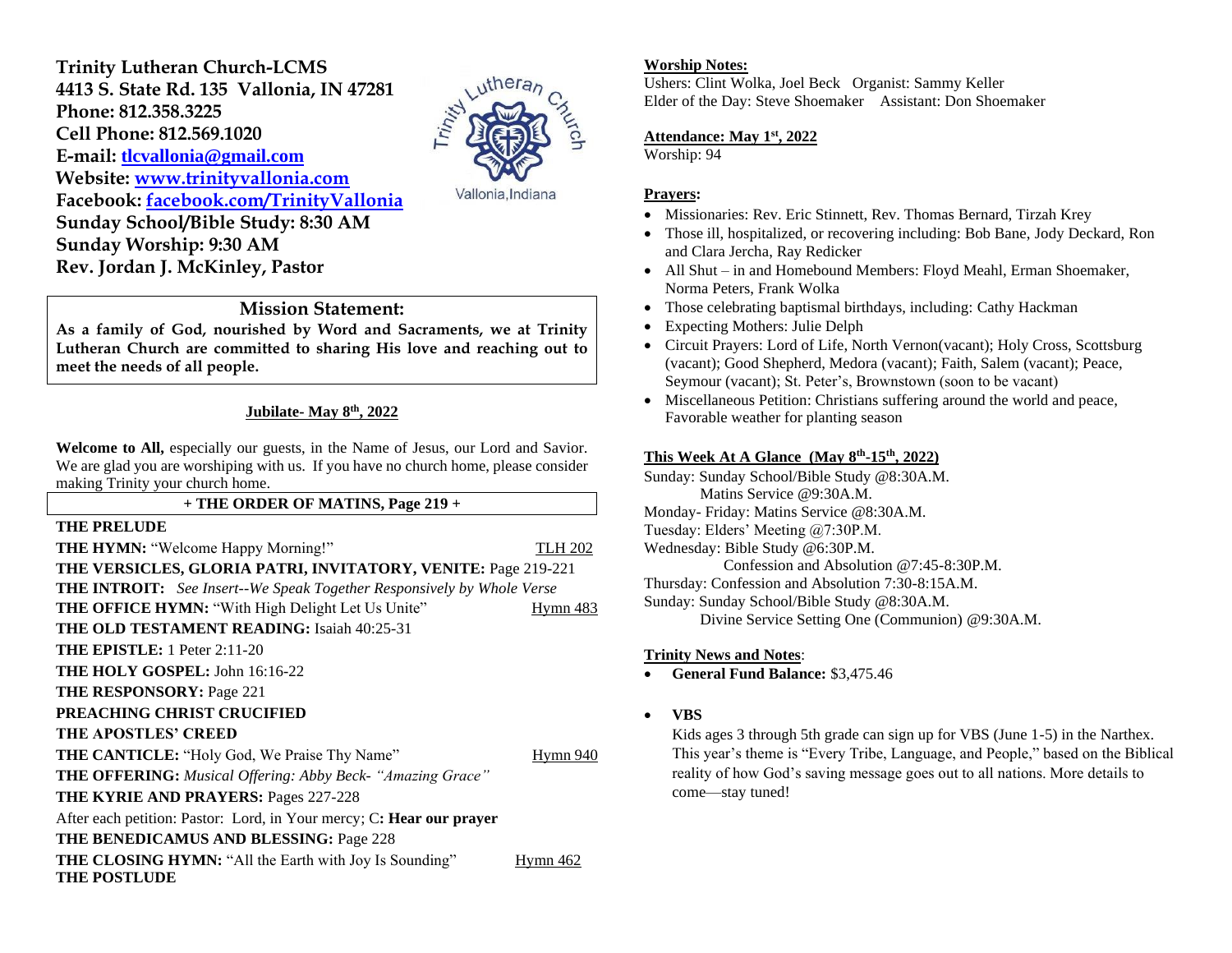## • **Medora Vacancy**

Pastor McKinley will begin serving the vacancy at Medora today. The service there begins at 11 a.m., which may mean Pastor McKinley may have to leave during the closing hymn on Sundays when we celebrate the Lord's Supper.

### • **Times for Confession and Absolution**

As Pastor announced, he will be holding certain times available for members of our congregation to come to confession and receive the absolution. Since this is a new addition to our schedule, these times may vary, depending on what works best. Check the bulletin for the week to week schedule. This week, Pastor will be available on Wednesday evening from 7:45 to 8:30 and Thursday morning from 7:30 to 8:15. Please come to the sanctuary. If he is with someone already, please wait in the lobby. In the future, times will be listed in the week at a glance.

## • **Baby Bottle Campaign**

We will begin a baby bottle campaign today to support the work of Clarity, our local pregnancy care center. You may pick up a bottle from the table in the lobby. Please return them by Father's Day (June 19th).

## • **1st Grade Position at Lutheran Central**

After interviewing four excellent candidates for the open 1st grade teaching position, the Lutheran Central School board has offered the first grade teaching position to Sophie Kreis. If you have any questions, see our personal committee representative, Roger Bane.

# • **Stewardship**

1 Peter 2:11 – "Beloved, I urge you as sojourners and exiles to abstain from the passions of the flesh, which wage war against your soul." Passions of the flesh – that means the things our flesh desires. One way to sum up all the "passions of the flesh" is to call them greed: the desire to have more things to bring us comfort and peace of mind. But that shows us the real problem with greed. It wages war against our soul, and it urges us to place our trust in the things of this world and not in God. We belong to the Kingdom of God. We have been purchased by the blood of Christ and belong to Him.

# • **Grace, Faith, Scripture & Christ Alone**

This week's subjects include: A New Study on Stay-at-Home Moms; The Lord's Supper Hymn "At the Lamb's High Feast We Sing;" The Vocation of Citizen; The Active & Passive Obedience of Christ and more. You can listen on-demand at issuesetc.org, the LPR mobile app and your favorite podcast provider.